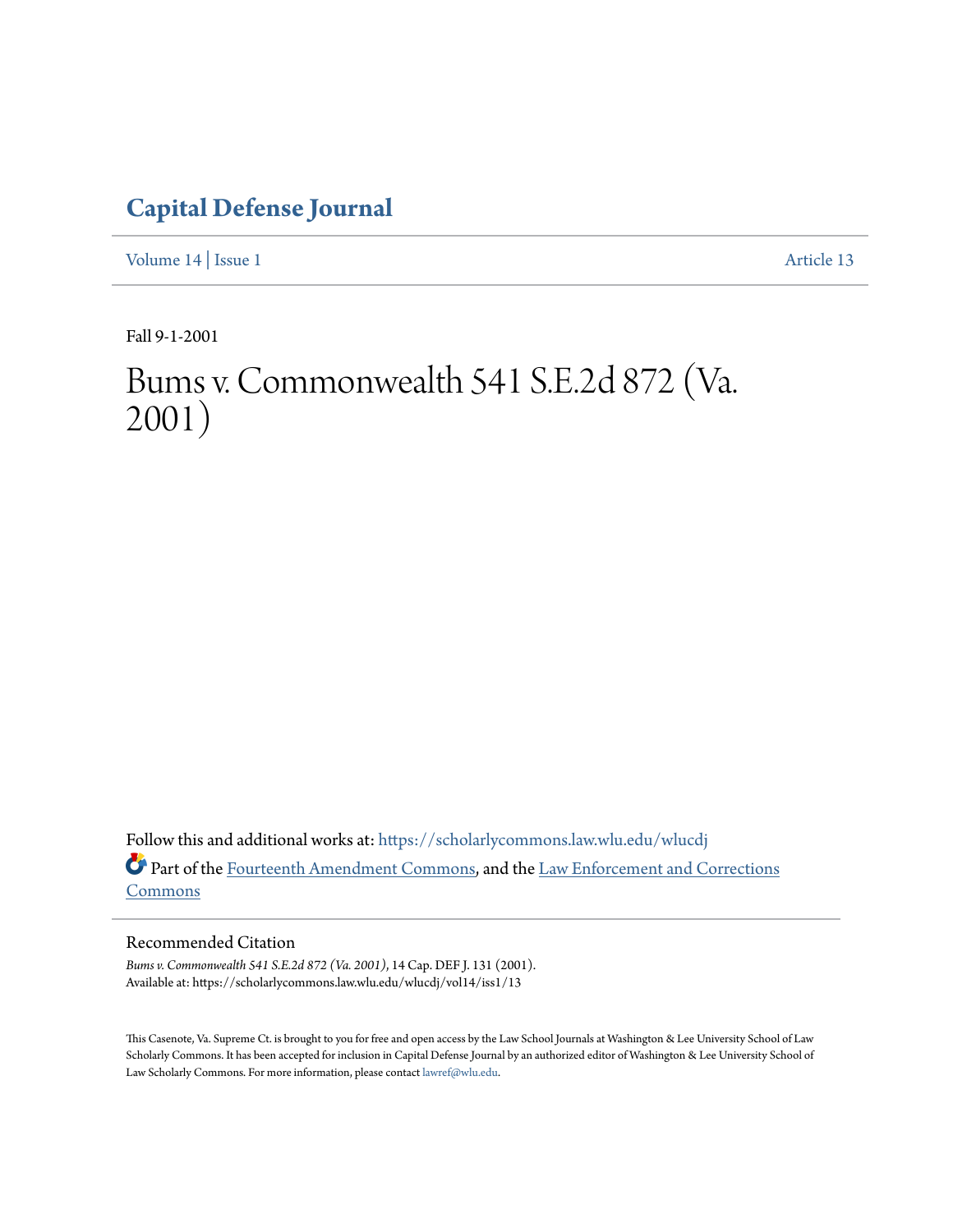# Bums v. Commonwealth 541 **S.E.2d 872** (Va. 2001)

#### *L Faas*

On September 20, **1998,** William Joseph **Burns** ("Bums") was drinking heavily during the day while performing some home repairs at his trailer in Baker, West **Virginia. He** resided there with his wife Penny Marlene Cooley Bums ("Penny"), and her two sons. The repairs were apparently not going well and Bums became increasingly angry with his wife. As Bums had previously assaulted and battered Penny on several occasions when he was drinking, she left the residence out of concern for her safety.<sup>1</sup>

Instead of going to the home of her mother in Edinburg, Virginia, as she had on a previous occasion, Penny went to the home of her friends, the Funkhousers.' Penny made several attempts to contact her mother, Tersey Elizabeth Cooley("Cooley), in orderto let her knowthat she had left Bums and to warn her not to let Bums into Cooleys home if he came there; Pennywas not successful in reaching her mother.4 Burns showed up at the Funkhouser residence around midnight and asked Pennyto go home with him. She refused and Bums left, returning approximately one hour later. He remained in his car outside the Funkhouser residence until the next morning.<sup>5</sup>

On September 21, 1998, Penny's sister, Linda Yvonne Heres went to the home of her seventy-three year-old mother and found signs of forced entry. Upstairs she found her mother's unclothed dead body lying on the bedroom floor, the room in disarray. **A** medical examiner performed an autopsy on Cooley's body and reported that Cooley had multiple injuries on her head, neck, and upper chest including twenty-four fractures to her ribs.<sup>6</sup> Cooley died from "blunt force trauma to [the] chest, with rupture of the heart" and compression of the neck<sup>7</sup>

**1.** Bums v. Commonwealth, 541 **S.E.2d 872,878** (Va. 2001).

2. *Id* "The Funkhousers lived in Fort Valley, Virgnia, which is about a forty-five minute drive from Cooley's house in Edinburg." *Id* at n.4.

1d at 878. Penny stated that when she left him the first time, Burns threatened to kill her or her mother-if she ever *let* him again. *Id* at a.5.

**5.** *Id*

*6. Id*

*7. Id* at 879. Dr. Frances PatriciaField, Assistant Chief Medical Examiner for the Northern Virginia District Medical Examiner's Office, who performed the autopsy, reported that there "was also a **tearing** of Cookys pericardium, causing blood **to** spill out of the heart into the chest cavity. *Id.* Dr. Field opined that a broken rib probably had punctured [Cooley's] heart, though direct force

<sup>4.</sup> *Id* **at878.**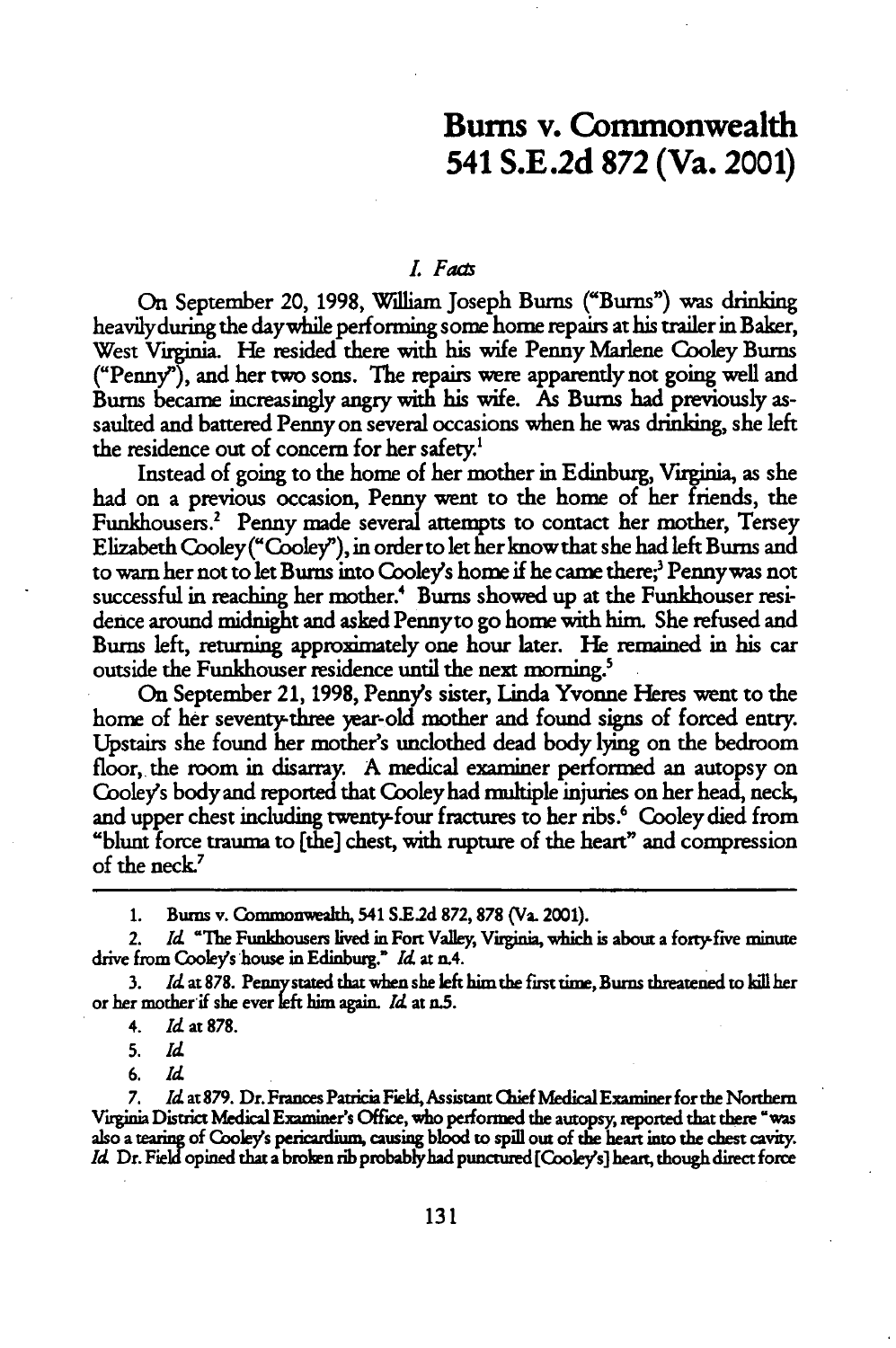The forensic evidence collected from Bums, Cooley, and the crime scene pointed toward Bums as the assailant! Bums **was** arrested, tried, and convicted **y** a jury of capital murder in the commission of rape and/or forcible sodomy, statutory **burglary,** rape, and forcible sodomy. **At** the conclusion of the penalty phase, the judge, following the jury's recomnendations, sentenced **Burns** to death on the capital murder conviction, eighteen **years** on the statutory burglary conviction, **and to** life imprisonment on each of the convictions of rape and forcible sodomy

#### *II. Hddi*

After considering Bums's assignments of error **and** the record, the Supreme Court of Virginia found no error and affirmed both the capital and non-capital convictions.<sup>10</sup> The court held that the indictment was not The court held that the indictment was not

applied to the chest might have ruptured the heart" *Id* She concluded that Cooleydied within two or three minutes of the heart rupture. *Id* at 879.

Id at 880. "Karolyn Leclaire Tontarski, a forensic scientist employed by the Commonwealth of Virginia Department of Giminal **justice Services Division** of Forensic Science, analyzed the physicalevidence" and' reported the presence of spermatozoa **on** vaginal and anal smears taken from the victim." *Id.* Tontarski testified, "based upon DNA testing results, that the sperm fraction found in the vaginal swab was **1.6** to **100** million times **more** likelyto have come from Bums than from any other randomly chosen **individual** and **-the** sperm fraction on the anal swab was **8.7** to 540 millon times **more likely** to have come from Bums than from any other randomly selected individual." *Id* Tontarski also found sperm cells on several items in Cooleys bedroom and bathroom. **/d**

#### **9.** *Id* at **877.**

**10.** M **at 897. Burms** filed fortysix assignments of error, twenrysix of which were presented on appeal *Id* at **880.** Bums failed to brief a number of assignments of error, which were consequently waived, the court did not consider them on appeal. *Id* at **880** n.7; sw Kasi v. Commonwealth, 508 S.E.2d 57, 60 (Va. 1998) (stating that issues not fully briefed on appeal are waived). **These** assignments of error will not **e** discussed in this note, nor will the following fourteen:

**(1)** First, Bums challenged the constitutionality of the Virginia capital murder statute. *Id* at **881.** Because on brief Bums relied solelyupon **his** mremorandum presented to the circuit court and did not brief the argument **anew** before the Supreme Court of Virginia, the court considered him **to** have procedurllydefauled this claim. *Ad*

**(2)** When Bums **was** arrested, he was charged with first-degree murder. *Id* Following indictment bya grand juryon two counts of capital murder, an order of nolle prosequi was entered on the first-degree murder charge. *Id* **Thus,** Burns never had apreliminyhearing. *Id* On appeal, Bums chimed that the circuit court erred **byfaiing** to quash the capital murder indictment on the basis that he was denied a preliminary hearing. *Id* The *Burn* court, citing *Web <i>v* Commontealth, held that a preliminary examination was not necessary because Burns was indicted by a grand jury. *ML;* seeWebb v. Commonwealth, **129 S.E2d 22,27** (Va. **1%3)** (stating that preliminaryexamination of one accused of committing a felony not necessary where indictment has been found against him by a **grand** jury. **(3)** Bums chimed that the circuit court erred **by** denying his motion to **suppress** evidence,

including. all of Bums's statements **to law** enforcement officers; physical evidence, including **DNA** testing results, seized from his person and residence; and all documents obtained from him. *Buim,* 541 **S.E2d** at **882.** The court found no error. *Ad* **at 882-86.**

(4) Burns argued that the circuit court'erred byprecluding him from asking questions during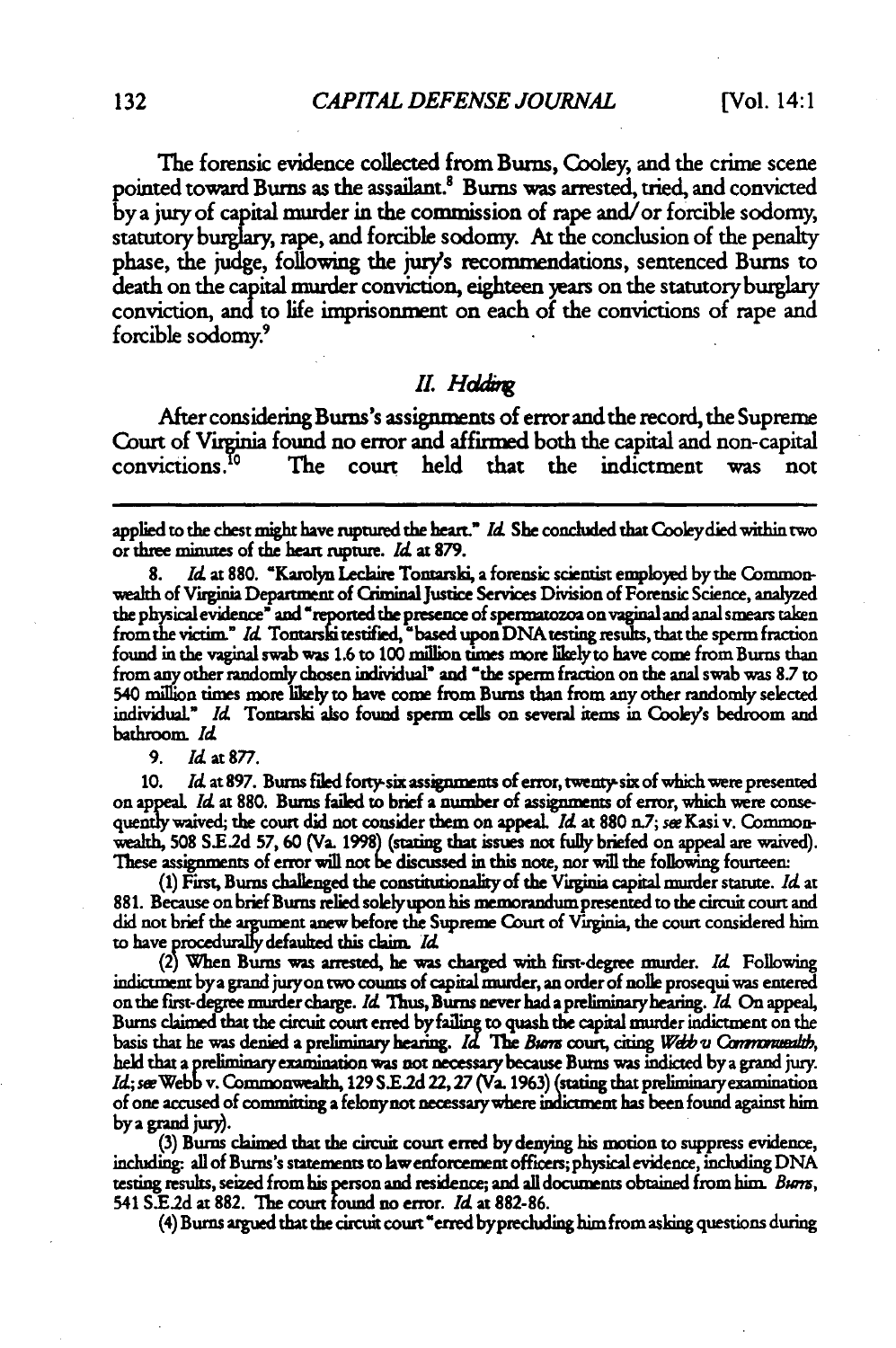voir dire to ascertain potential jurors' 'true feelings' about the death penaly" and **by** striking for **cause** and failing to strike for cause respectively two jurors. *Id* at **887.** After considering the entire voir **dire** of both jurors at issue, the court found no error in the circuit court's decisions regarding those jurors. *Id.; see Mackall v. Commonwealth, 372 S.E.2d 759, 766 (Va. 1988) (stating that "either* party may require prospective jurors to state clearly that whatever view they have of the death penalty will not prevent or substantially impair their performance as jurors in conformity with their oath and the court's instructions," but "that a partymay(not] inquire what prospective jurors' views of the death penalty **might** be").

**(5)** Bums asserted **that** the trial court erred in admitting certain photographs of the victim's body into evidence. *Bums,* 541 **S.E.2d** at **887.** The court held that the decision to admit photographic evidence rests within the sound discretion of the trial court and, after examination of the photographs in question, found no abuse of discretion. *Id* at 887-88; *see* Hedrick v. Commonwealth, **513 S.E.2d** 634, **639,** (Va. **1999), wt** *d&a* **528 US. 952 (1999)** (holding that admission of photographic evidence rests within the sound discretion of the trial court).

(6) During the trial, the Commonwealth played a videotape for the jury of a conversation between **Burns** and a friend. *Bum,* 541 **SE.2d** at **888. In addition** to viewing the tape, the jurors were provided with a transcript of the conversation over Bums's objection. *Id* Without challenging the accuracy of the transcript, Bums contended that the trial court erred in allowing the jury to use the transcript because it contained gaps and inaudible references and because it highlighted prejudicial portions of the conversation. *Id.* The Bums court, citing *Fisher vCommunaualth*, held that the use of such a transcript is in the trial court's discretion, and found no abuse of discretion. *Id; see* Fisher v. Commonwealth, 374 S.E.2d 46, **52** (Va. 1988) (stating that "[a] court may, in its discretion, permit the jury to refer to a transcript, the accuracy of which is established, as an aid to understanding a recording").

(7) At trial, Bums attempted to elicit testimony from several witnesses regarding Cooley's having revoked her power-of- attomeynaming Pennyas her attomey-in-fact, but the court sustained the Commonwealth's objection. **Brn,** 541 **S.E2d** at **888.** Burns was able to proffer testimonyto that effect, but contended on appeal that the excluded evidence should have been admitted to show a motive for Penny to kill her mother. *Id* Here, the *Bwm* court held that if there was error in excluding the reasons why Cooley revoked the power of attorney, it was harmless because the **jury** heard such information through other sources during the trial. *Id*

(8) Bums argued that the trial court erred in allowing into evidence his wife's testimony regarding prior episodes of violent and threatening conduct, and Burns's tendency toward sexual aggression when he consumed alcohoL Id at **889. The** court found no error in the trial court's admission of this testimony because it was admitted only for the purpose of showing why Penny left her residence on the night of Cooley's murder. *Id* .

**(9)** During his pretrial incarceration, Bums wrote-several letters to his wife containing incriminating statements and differing versions of the events surrounding Cooley's murder. *Id* **At** trial, these letters were introduced into evidence through the testimonyof a lawenforcement officer. *Id* On appeal, **Burns** claimed that the letters were admitted into evidence in violation of Section **8.01-398** of the Virginia **Code,** which **makes** private communications between married persons privileged. *Id*; see VA. CODE ANN. § 8.01-398 (Michie 2000). Section 8.01-398 provides that:

Husband and wife shall be competent witnesses to testify for or azainst each other in all civil actions; provided that neither husband nor wife shall wit'out the conent of the other, be examined in any action as to any communication privately made by one<br>to the other while married, nor shall either be permitted, without such consent, to<br>reveal in testimony after the marriage relation ceases while the marriage subsisted.

**§8.01-398.** Because the letters were not introduced **by** Penny, but rather **by** a law enforcement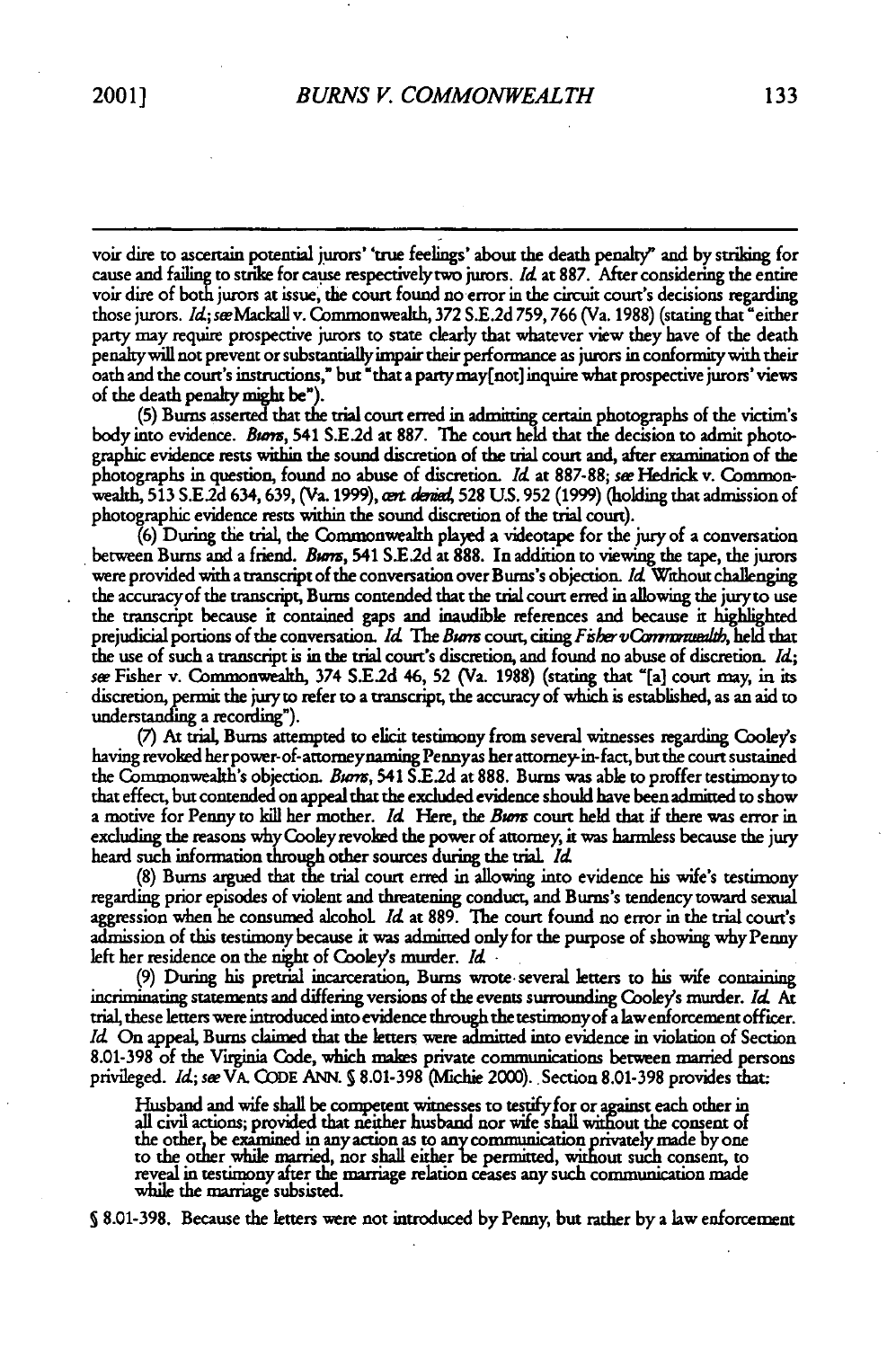officer, the court held that theywere properly admitted bythe circuit court. *Bmn,* 541 **S.2d** at **889-90.**

**(10)** Based on an evaluation bya clinical psychologist, the circuit court found Bums micompetent to stand trial, resulting in his commitment to an inpatient psychiatric facility prior to trial Id. at 890 n13. After approximatelyfour months, the court determined that Burns's competency had been restored. *Id* During the trial, Burns's counsel moved to have Burns evaluated for his competency to stand trial pursuant to Section **19.2-169.1** of the Virginia Code. **14d** at **890; see** VA. **QODE ANN. S 19.2-169.1** (lichie 2000) **(providing,** in pertinent part, that **[if...** the court finds, upon hearing evidence or representations of counsel for the defendant or the attorney for the Commonwealth, that there is probable cause to believe that the defendant **lacks** substantial capacity to understand the proceedings **against** him or **to** assist *his* attorneyin his own defense, the court shall order that a competencyevaluation be performed... **).** The circuit court denied the motion. *Bwv,* 451 **SE.2d** at **890.** The court in *Burn* found, based upon review of the record, which included testimonybythe jail nurse that Burns was taking his prescribed anti-depressant medication, no probable cause to believe that Bums was not competent **to** stand trial **Id** at 890-91.

(11) Burns claimed that the evidence upon which he was convicted was insufficient to sustain the **jury's** verdict finding him guiltyof capital murder, rape, forcible sodomy, and statutoryburglary. *M4* at 891. He argued that because he was allegedly intoxicated, and the Commonwealth produced conflicting evidence of his whereabouts on the night of **Cooley's murder,** the Commonwealth failed to prove beynd a reasonable doubt that he committed a willful, deliberate, and premeditated murder. Id The court rejected this claim, finding that the alleged conflicts regarding Bums's whereabouts on the night in question were a matter for the jury to resolve, and that sufficient evidence existed to support the jury's finding. *Id.* at 892. Burns also claimed insufficient evidence of penetration to support his convictions for rape and forcible sodomy. Id at 891. The court likewise rejected this claim, finding that the presence of Burns's sperm on the victim's vaginal and anal swabs was sufficient to support a finding of penetration. Id at 892.

(12) During the penaltyphase of the trial, Bums requested two jury istructions: **(1)** instruct**ing** the to consider as a possible mitigating factor that a sentence of life in prison means that **the defendant** will never be eligible for parole"; and (2) instructing the jury that, with respect to future dangerousness, it "may consider the fact that if **you** set the defendant's punishment **at** life imprisonment, he will never be eligible for parole." *Id* at 895. The circuit court rejected both proposed instruction as repetitious because the juryhad alreadyheen instructed that imprisonment for life means life with no possibility for parole. *Id*

(13) Section 17.1-313(Q(1) of the V'aginia Code requires the Supreme Court of Virginia to consider "[w]hether the sentence of death was imposed under the influence of passion, prejudice or any other arbitrary factor." Idat 896;s&eVA. CODE **ANN. S** 17.1-313(C(1) (Michie **1999).** On appeal, Burns argued that his death sentence was imposed under the influence of passion and prejudice because the Virginia death penaltystatute is unconstitutional; he was not allowed **to** rebut the Commonwealth's closing argument that, if Bums received life **risonment,** he would pose **a** continuing danger to the prison staff and could escape from prison (this issue will be addressed in the body of this note); and because the Commonwealth's Attorney referred **to Burns** as an "animal," arguing **to** the jurythat their decision would "send a message." *Bu m,* 541 S.E.2d at **896.** The court rejected all of these arguments. *1Id*

(14) Section 17.1-313( $Q(2)$  of the Virginia Code requires the Supreme Court of Virginia to determine "[w]hether the sentence of death is excessive **or proportionate to the penatyimposed** in similar cases, considerng both the crime and the defendant." **1d;** see <sup>S</sup>17.1-313(q(2). Burns argued that his sentence of death was disproportionate because of his low IQ, the physical and sexual abuse that he suffered as a child, his incompetence to stand trial at one time, his continued need to be medicated throughout the trial, and his symptoms of depression and anxiety. *Burs,* 541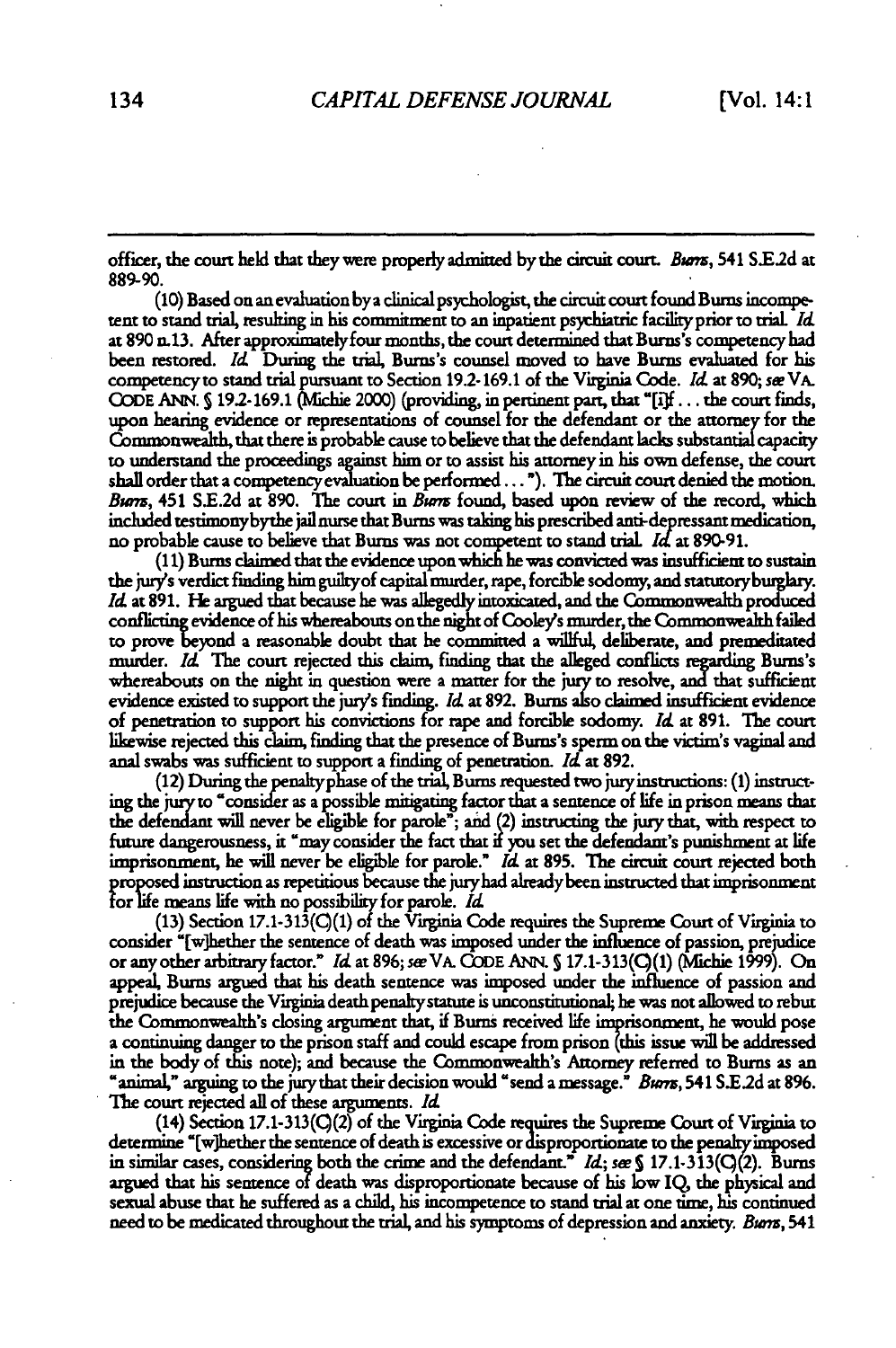defective and that Bums was not entitled to examine police investigators under oath to determine whether they turned over all exculpatory evidence to the Commonwealth's Attorney.<sup>11</sup> The court also held that "a determination of future dangerousness revolves around [the] individual defendant and a specific crime" committed, stating that evidence concerning prison life in general is not relevant to that determination, and was, therefore, properly excluded by the trial court as rebuttal to the Commonwealth's evidence of future dangerousness.<sup>12</sup> Finally, the court held that the trial court did not err in denying Bums a mistrial as a result of improprieties in the Commonwealth's dosing argument or in denying his motion for a mental examination under Section 19.2- 300 of the Virginia Code."

# *III. A nalysis / A pplication in Virginia*

# *A. Mukplicim Ihdin t*

The Commonwealth originally indicted Bums on two counts of capital murder.'4 The first count alleged that he had committed capital murder in the commission of robbery, and the second count alleged that he had committed capital murder in the commission of, or subsequent to, rape or object sexual penetration.5 The Commonwealth then amended the first count, without objection from Bums, and moved the circuit court to nol-pros the second count.<sup>16</sup> On appeal, Burns claimed that the indictment against him was multiplicious because he was charged with three separate offenses of capital murder in one count.<sup>17</sup> The court found that the indictment, as finally amended, contained only one charge of capital murder with alternative "gradation" offenses.<sup>18</sup>

Though Bums's objection would have been better articulated as a contention that the indictment was duplicitous, rather than multiplicious, the objection is a sound one. The court's ruling on this matter appears to directly contradict

**11. Id** at **882, 886.**

12. *Id* at 893.

13. *Id.* at 895; *see also* VA. CODE ANN. § 19.2-300 (Michie 2000) (providing for a mental examination prior to sentencing of anyperson convicted of an offense indicating "sexual abnormalitW).

14. *Bwm,* 541 S.E.2d at 881.

**15.** Id

**16.** Id at 881-82, **882** n.9. The count, as finallyamended, alleged that Bums "did unlawfully, feloniously, willfully, deliberately, and with premeditation kill and murder Tersey Elizabeth Cooley, in the commission of robbery or forcible sodomy or rape..'. *Id* at 882.

**17.** *Id* at **881.**

**18.** *Id* at **882.**

S.E.2d at 897 n.18. Based on a review of Burns's case and similar cases, and noting Burns's prior criminal history and the fact that it has approved a death sentence for a defendant with a significantlylower IQ than that of Bums, the court concluded that Bums's sentence of death was neither excessive nor disproportionate to sentences imposed in Virginia for comparable capital murders. *Id* at 897.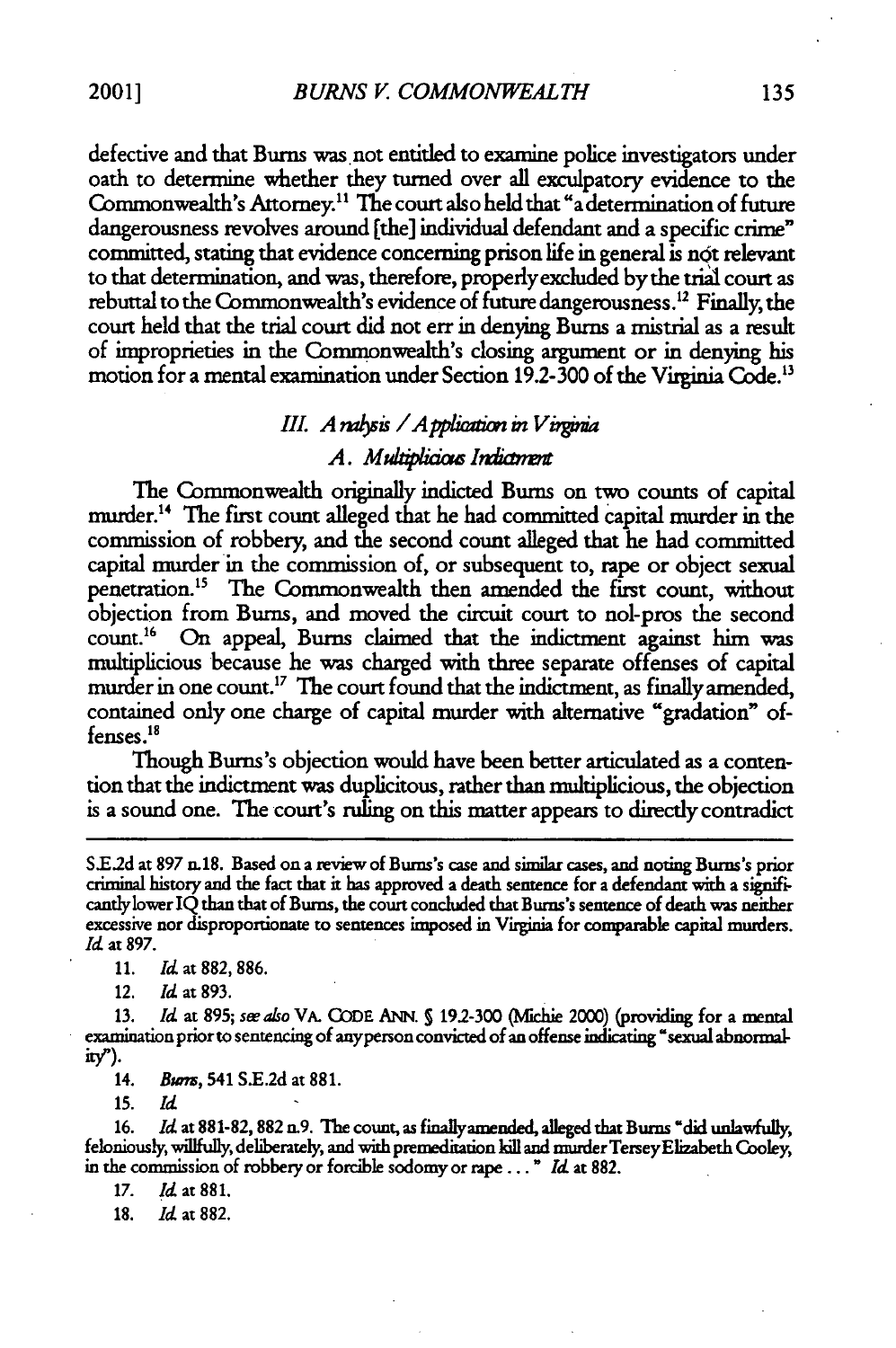the holding of *Payne v Commonuealth*.<sup>19</sup> In *Payne*, the defendant was convicted of killing two women.<sup>20</sup> Regarding the first victim, Payne was charged in one count with capital murder in the commission of robbery, in violation of Section **18.2-** 31(4) of the Virginia Code, and in a separate count with capital murder in the commission of rape, in violation of Section 18.2-31(5) of the Virginia Code." Regarding the second victim, Payne was charged with capital murder while in the commission of or subsequent to object sexual penetration, and in a separate count with capital murder while in the commission of or subsequent to attempted rape, both in violation of Section 18.2-31(5) of the Virginia Code.22 The Payne court held that subsections four and five of the Virginia capital murder statute are separate offenses.<sup>23</sup> The court also held that killing in the commission of attempted rape and killing in the commission of object sexual penetration are two distinct statutoryprovisions of subsection five of the Virginia capital murder statute and therefore constitute separate offenses.<sup>24</sup>

The indictment against Bums charged in a single count capital murder coupled with robbery, forcible sodomy, and rape, each separated by the phrase "and/or."<sup>25</sup> Under *Payre*, this indictment should be read as three separate offenses. The *Burm* court's holding that this method of charging constitutes one charge of capital murder with alternative "gradation" offenses is irreconcilable with *Payne*. However, in *Pouell v Commonvealth*,<sup>26</sup> the Virginia Supreme Court held that amending a capital murder-robbery indictment to include a charge under Section 18.2-31(5) "expand[s] the indictment to include a new and additional charge of capital murder."<sup>27</sup> Thus, the *Powell* court, in accord with *Payne*,

20. *Id* at 296.

21. *Id* at *296;swasoVA.* **CODE ANN.** S18.2-31(4) *(Michie* Supp. 2001) (providing that "[t]he willful, deliberate, and premeditated killing of any person in the commission of robbery or attempted robbery" constitutes capital murder); VA. **CODE ANN. S** 182-31(5) (Mfchie Supp. 2001) (providing that "[t]he willful, deliberate, and premeditated killing of any person in the commission of, or subsequent to, rape or attempted rape, forcible sodomy or attempted forcible sodomy or object sexual penetration" constitutes capital murder).

22. *Paym* **509** S.E.2d at 298; *see* **§** 18.2-31(4); **S** 18.2-31(5).

- **23.** *Paj.,* **509 SE.2d** at 301.
- 24. *Id*

**25.** *Bwm,* 541 **S.E2d** at 881-82.

26. **552 S.E.2d** 344 (Va. 2001).

27. Powell v. Commonwealth, 552 S.E.2d 344, 356 (Va. 2001). In *Pouell*, the defendant was originally charged with capital murder in the commission of a robbery and/or attempted robbery in violation of Section 18.2- 31(4) of the Viuginia Code, attempted capital murder in the commission of rape under Section 18.2-31(5), and other non-capital offenses. *Id* at 348. The Commonwealth subsequently amended the capital indictment to also charge capital murder "during the commission of or subsequent to rape **and/or** attempted rape and/or sodomy and/or attempted sodomy" under Section 18.2-31(5). *Id* at 349.

**<sup>19.</sup>** Payne v. Commonwealth, **509 S.E2d 293** (Va. 1999).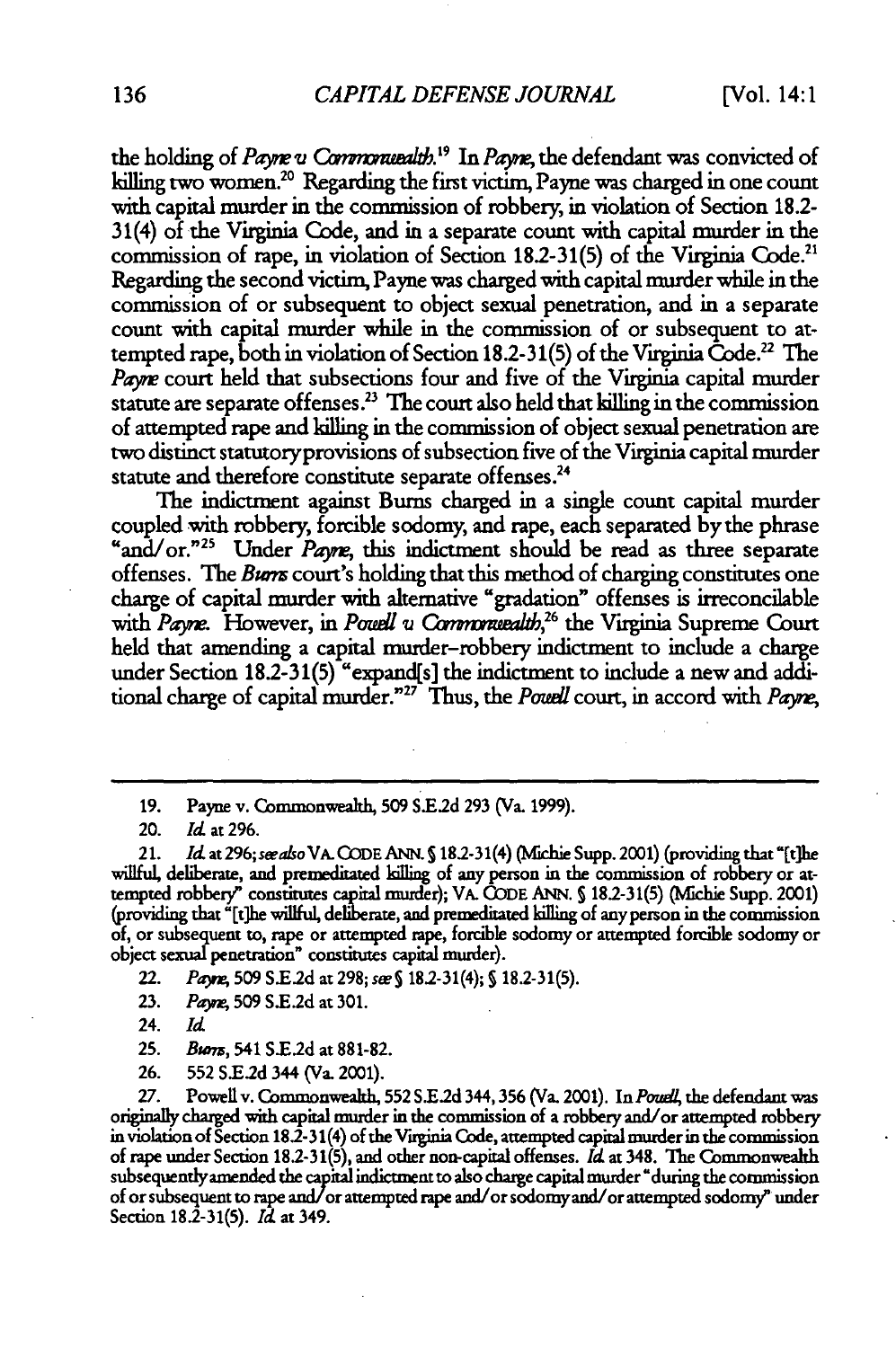found that each of the subsections of Section **18.2-31** constituted discrete forms of capital murder.<sup>28</sup>

These differing opinions create two distinct lines of authority. Depending upon how a defendant is charged, defense counsel can use either *Burs,* or *Payw* and *Poudlto* attack the indictment. **If** the indictment charges a violation of more than one subsection of Section **182-31** or of more than one of the constituent parts of subsection five, in a single count, then defense counsel should attack the indictment as being duplicitous under both *Parjw* and *Pouedl.* Conversely, if the indictment separates charges under the various subsections of Section 18.2-31 into individual counts, then defense counsel should attack the indictment as being multiplicious under *Burn.*

## **B.** Examination of Law Enforcement Personnel

Before his trial, Bums moved to examine law enforcement officials under oath to determine whether such officials had disclosed all exculpatory evidence to the Commonwealth's Attorney.<sup>29</sup> The circuit court denied the motion but directed the Commonwealth's Attorney to explain the meaning of exculpatory evidence to the police officers and ask whether all such evidence had been given to the Commonwealth's Attorney.<sup>30</sup>

On appeal, Bums claimed that "the problem of police-concealed exculpatory evidence is pervasive.., throughout the country" and that the trial court's failure to grant Burns's motion "impinged on [his] constitutional right to effective assistance of counsel," as well as his Fourteenth Amendment right to due process and a fair trial.<sup>31</sup> The court rejected this argument on several grounds.<sup>32</sup> First, the court held that "to the extent that Burns raised an ineffective assistance of counsel claim, such a claim was not cognizable on direct appeal."33 The court went on to cite *Kyles u Whitley*,<sup>34</sup> saying that it is "the individual prosecutor [who] has a duty to learn of any favorable evidence known to the others acting on the government's behalf in the case, including the police."" Finally, the court noted that Bums had admitted that the Commonwealth's Attomey had disclosed all exculpatory evidence in his possession prior to trial, and found the trial court's

**32.** *Id*

**33.** *Id* (citing Johnson v. Commonwealh, **529 SE.2d 769, 781** (Va. 2000)).

34. 514 **US.** 419 (1995).

**35.** *Bwns,* 541 **S.E2d** at 886 (alteration in original; *see* Kyles v. Whitley, 514 **US.** 419, 437 (1995) (holding that defendant is entitled to new trial because the net effect of state-suppressed evidence rised a reasonable probability that its disclosure would have produced a different result at trial).

<sup>28.</sup> *Id* at **356-57.**

**<sup>29.</sup>** *Bwu,* 541 **SXE2d** at **886.**

**<sup>30.</sup>** *Id*

**<sup>31.</sup>** *Id*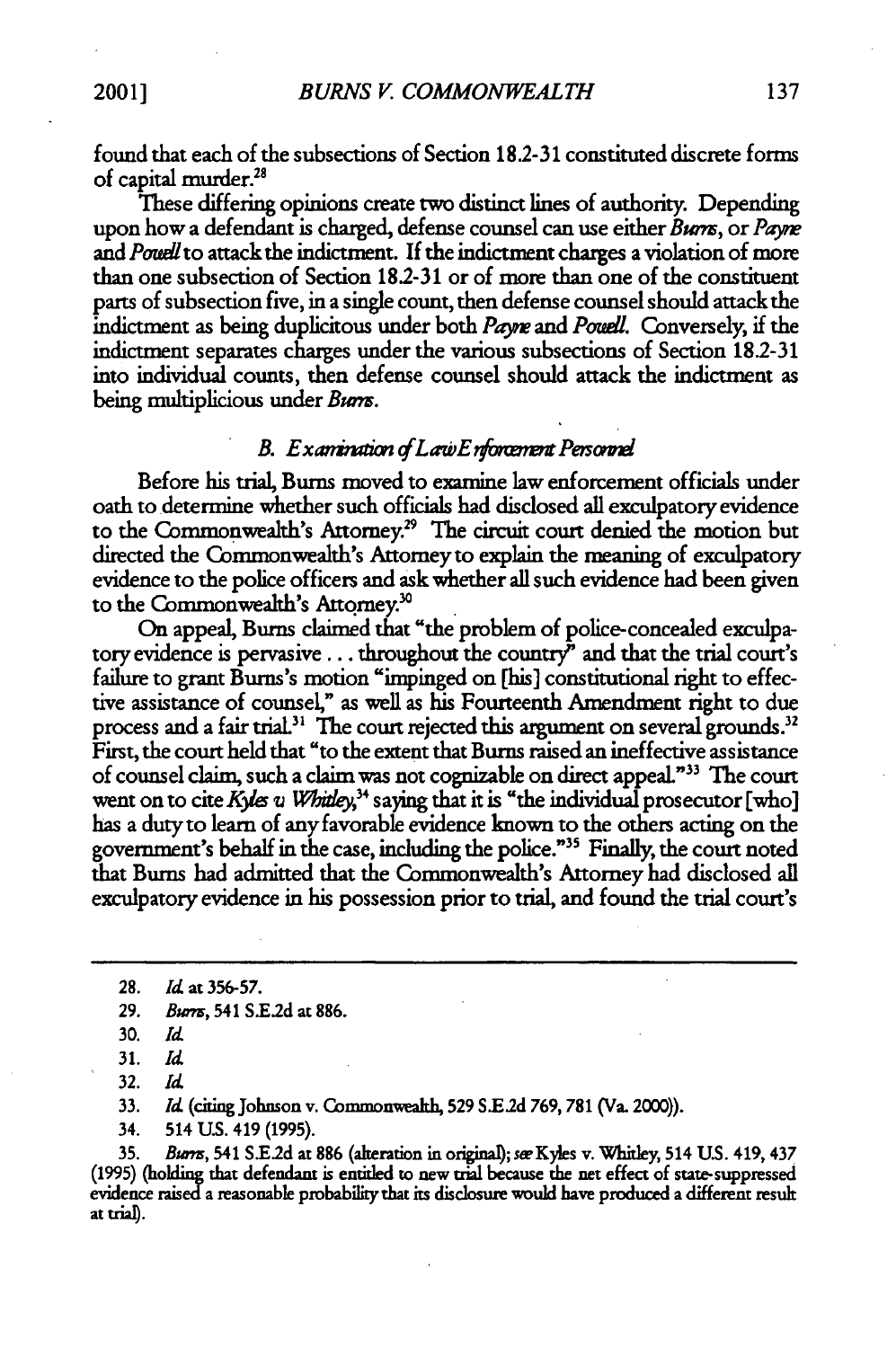direction of the prosecutor to ensure that the police investigators had provided all such evidence to be adequate.<sup>36</sup>

Approval of the circuit court's denial of Bums's motion can be seen as a roadblock to combating the pervasive problem of police concealing potentially exculpatory evidence from defense counsel. The last three major *Brady v Mary*<br>land<sup>37</sup> cases in the United States Supreme Court, Strickler v Greene,<sup>38</sup> Kyles v Whit*ley*,<sup>39</sup> and *United States u Bagley*,<sup>40</sup> have dealt with this exact issue.<sup>41</sup> When Strickler was at the appellate level, the Fourth Circuit held that the defendant had procedurally defaulted his *Brady* claim by not raising it sooner.42 Though the Fourth Circuit was reversed by the United States Supreme Court, this underscores the importance of defense counsel continuing to make these motions for examination of law enforcement officials under oath to preserve the issue for appeal or habeas. In *Buns,* the motion was not without its positive effect; it resulted in the circuit court's direction to the prosecutor to ensure that the mandate of *K\*Ie* be followed.

Such motions are strengthened if the defense has information suggesting that the prosecution is in fact withholding evidence. For example, if a witness for the Commonwealth has given several conflicting statements, the Commonwealth discloses only the final incriminating statement to defense counsel, and defense counsel learns of the earlier conflicting statements, the court is more likely to grant the motion. If, under these circumstances, the trial court denies the motion, the issue is preserved for appeal or habeas.

In any case, such a motion will produce one of three possible outcomes: first, the court may grant the motion; second, the court may simply deny the motion; and third, the court may deny the motion but examine or instruct the Commonwealth's Attorney. The first possible outcome is clearly desirable because it may provide defense counsel with exculpatory evidence to be used at trial. The second and third possible outcomes preserve the issue for appeal or

- 36. *Buns,* 541 S.E2d at 886-87.
- **37. 373 US. 83 (1963).**
- **38.** 527 **US.** 263 (1999).
- 39. 514 **US.** 419 (1995).
- 40. 473 **US. 667** (1985).

41. Brady v. Maryland, **373 US. 83** (1963) (holding that the prosecution's withholding of evidence favorable to an accused and material to either guilt or punishment violates due process). SeStrickler v. Greene, **527 US.** 263 **(1999)** (holding that defendant petitioner did not procedurally default *Brady* claim by failing to raise the claim until federal habeas proceedings, where exculpatory evidence was not disclosed and where defense reasonably relied on prosecution's open file policy); *K\*,* 514 **US.** 419; United States v. Bagley, 473 **US. 667** (1985) (holding that exculpatoryevidence withheld by the prosecution is material if there is a "reasonable probability" that, had the evidence been disclosed to the defense, the result of the proceeding would have been different).

42. Sæ Strickler v. Pruett, Nos. 97-29, 97-30, 1998 WL 340420, at \*5 (4th Cir. June 17, 1998) (per curium) (unpublished) (holding that because the factual basis of defendant's *Brady* claim was available to him at the time he filed his state habeas petition, defendant's failum to raise the claim at that time constiuted procedural default).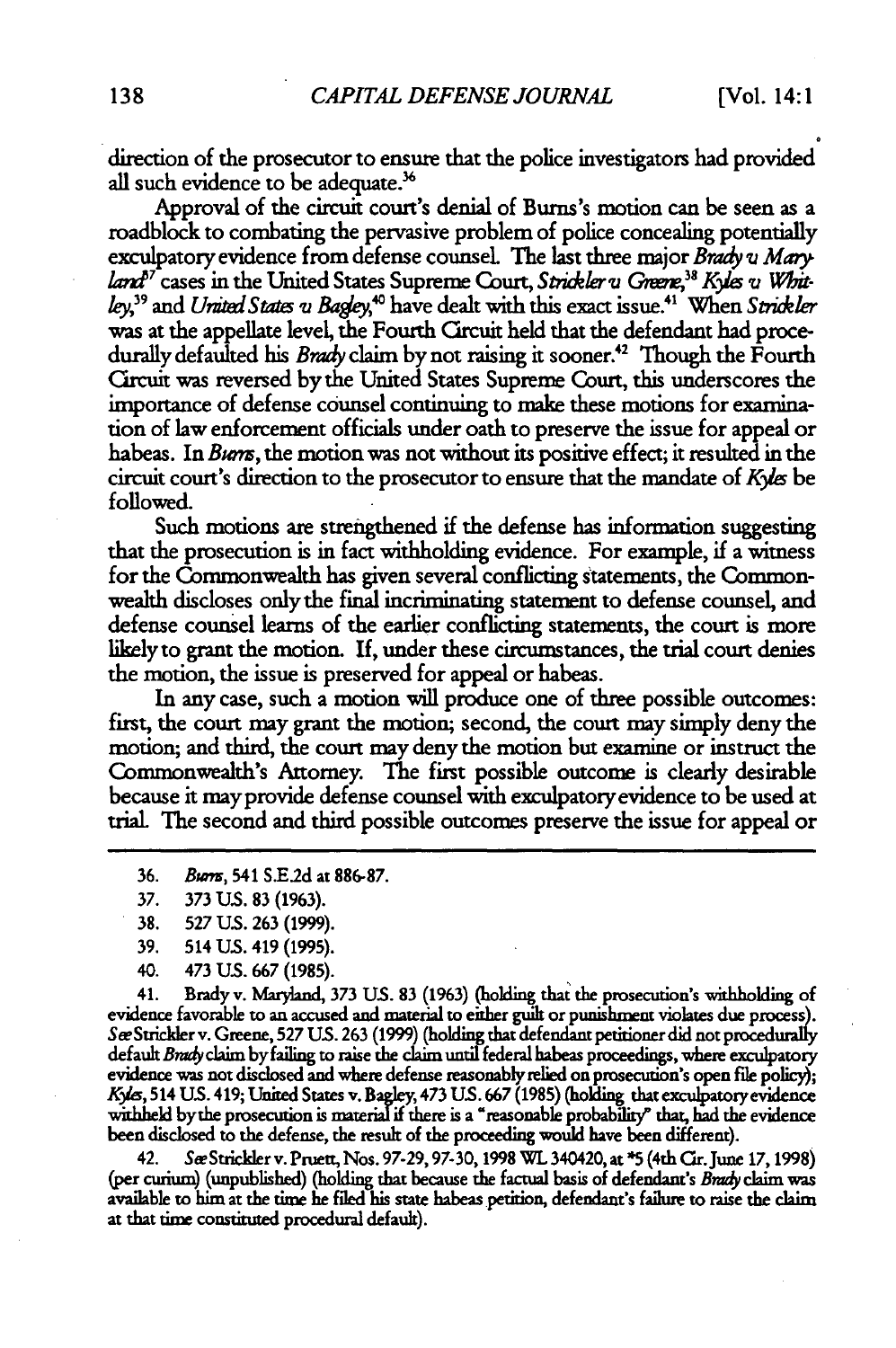habeas and the third may produce evidence as well. All of these outcomes suggest that defense counsel should continue to move to examine law enforcement officers under oath in order to produce potentiallyundisclosed exculpatory evidence.

## *C. Denial of Prison Life E vidence*

Prior to trial, Bums requested that a subpoena duces tecum be issued to a regional director of the Virginia Department of Corrections seeking "documents or records describing the daily inmate routine, general prison conditions, and securitymeasures at the Red Onion Correctional Center and Wallens Ridge State Prison... and videotapes" of those facilities.<sup>43</sup> The Commonwealth moved to quash the subpoena and, after a hearing, the circuit court granted the Commonwealth's motion.<sup>44</sup>

During the penalty phase of the trial, Bums sought to introduce evidence concerning the security and day to day life of a prisoner incarcerated in a maximum securityprison in order to rebut the Commonwealth's evidence regarding whether Burns would be a future danger.<sup>45</sup> Burns argued that the evidence should be admitted for the following reasons: (1) a defendant convicted of capital murder can onlyreceive a sentence of death or life imprisonment without parole; and (2) the only society to which such a defendant can ever pose a "continuing serious threat" is the prison society.<sup>46</sup> Therefore, evidence regarding the structure and quality of an inmate's life in a maximurm security prison, including such a prison's security and safety features, is relevant to rebut the

45. *Bwm,* 541 **SE.2d** at 892.

46. *Id* at 893. Se *ahso* VA. CODE ANN. **S** 19.2-264.2 (Nfichie 2000). Section 19.2-264.2 provides that:

In assessing the penalty of any person convicted of an offense for which the death penalty may be imposed, a sentence of death shall not be imposed unless the court or<br>jury shall (1) after consideration of the past criminal record of convictions of the<br>defendant, find that there is a probability that the

*Id* (emphasis added). *SwakoVA.* CODE ANN. **S** 19.2-264.4(Q (Nichie 2000). Section 19.2-264.4(Q requires that:

The penalty of death shall not be imposed unless the Commonwealth shall prove<br>beyond a reasonable doubt that there is a probability based upon evidence of the prior<br>history of the defendant or of the circumstances surround offense of which **he** is accused that he would commit crimmal acts of violence that would constitute a *continuing serious threat* to society.

*Id* (emphasis added).

<sup>43.</sup> Burrs, 541 S.E.2d at 892.

<sup>44.</sup> *Id.* Burns also requested that subpoenas be issued to the wardens of Red Onion and Wallens Ridge. *Id* at n.14. Because the Commonwealth's motion to quash did not cover those subpoenas, the circuit court did not address them in Its opinion. *Id* The circuit court did, however, indicate that it would grant a motion to quash those subpoenas were such a motion before it *Id*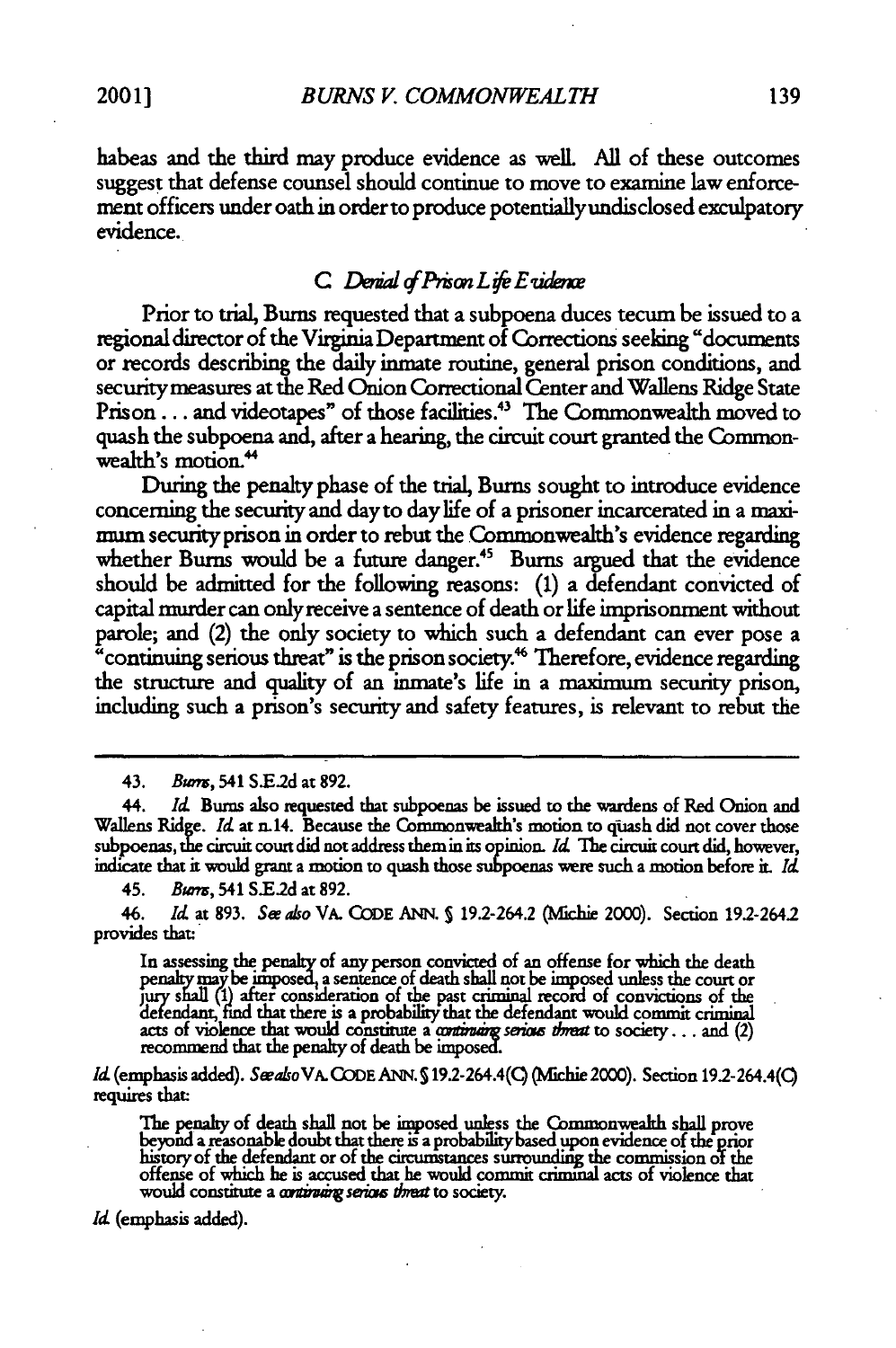Commonwealth's evidence that a defendant would "commit criminal acts of violence" in the future.<sup>47</sup>

The Supreme Court of Virginia rejected Burns's argument.<sup>48</sup> It began by citing the recent case of *Louit v Commonwealth*,<sup>49</sup> in which the court held that a jury's determination, under Sections 192-264.2 and 19.2-264.4(Q of the Virginia Code, regarding whether a defendant "would commit criminal acts of violence that would constitute a continuing serious threat to society" is not restricted to a consideration of only the prison society.<sup>50</sup> The court stated that the evidence was not admissible to dispel jurors' misconceptions about prison life.<sup>51</sup> Noting that the Commonwealth introduced future dangerousness evidence consisting only of Bums's prior criminal record and unadjudicated criminal acts, the court found that Bums's evidence was not in rebuttal to anyevidence regarding prison  $l$ ife $.52$ 

Citing *Cherrix v Commonwealth*,<sup>53</sup> the court stated: "The United States Constitution does not limit the traditional authority of a court to exclude, as irrelevant, evidence not bearing on the defendant's character, prior record, or the circumstances of his offense."<sup>54</sup> The court found that the relevant inquiry, therefore, was whether Burns *uould* (would be inclined to) commit criminal acts of violence in the future and not whether he *could* (would have the opportunity to do so).<sup>55</sup> The court held that a determination of future dangerousness should focus on an individual defendant and a specific crime.<sup>56</sup> The court stated that evidence offered on the general nature of prison life in a maximum security prison was not relevant to this type of inquiry even when offered to rebut evidence of future dangerousness such as a defendant's prior criminal record and unadjudicated criminal acts.<sup>57</sup>

**50.** *Bunm,* 541 S.E2d at **893;** *se* Lovitt v. Commonwealth, **537 S.E.2d 866, 879** (Va. 2000) (stating that a **jury's** determination, under Sections 192-264.2 and 192-264.4(Q of the Virginia **Gde,** regarding whether a defendant "would commit criminal acts of violence that would constitute a continuing serious threat to society" is not restricted to a consideration of onlythe prison society).

**51.** Bum, 541 S.E2d at 893.

**52.** *Id*

53. 513 **S.E.2d** 642 (Va. 1999).

54. *Bumn,* 541 S.E2d at **893** (quoting Lockett v. Ohio, 438 US. **586,** 604 n.12 (1978)); *sw* Cherrix v. Commonweahh, **513** S.E.2d 642, **653** (Va. 1999) (giving the court wide latitude to exclude mitigating evidence).

**55.** *Bwns,* 541 S.E.2d at 893.

**57.** *Id*

<sup>47.</sup> *See generally* §§ 19.2-264.2, 19.2-264.4(○,

<sup>48.</sup> *Burm,* 541 S.E.2d at **893.**

<sup>49.</sup> **537 S.E2d 866** (Va. 2000).

**<sup>56.</sup>** *Id*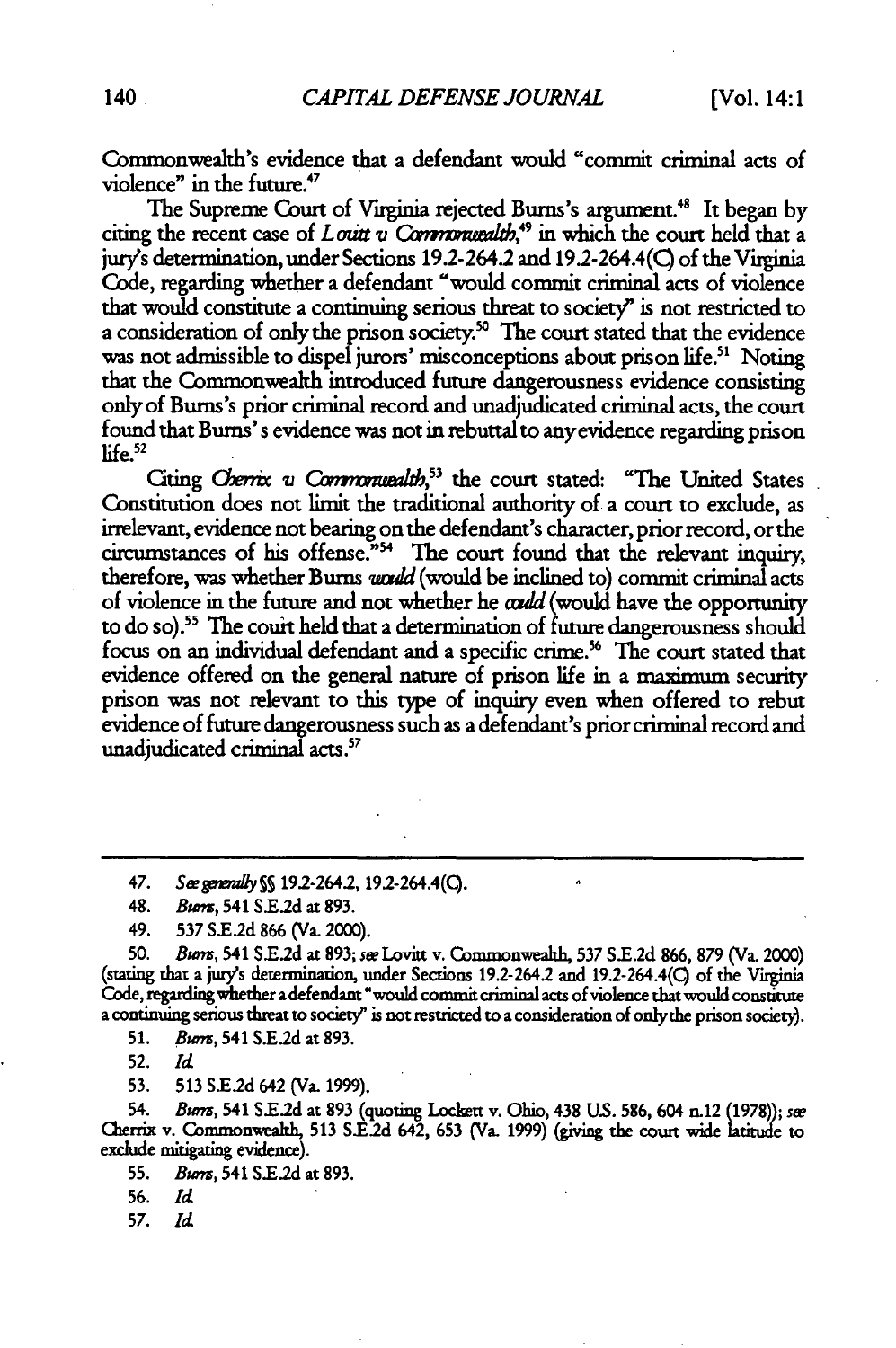The court went onto distinguish the cases relied upon byBums, specifically Gardner  $u$  Florida,<sup>58</sup> Skipper  $u$  South Carolina,<sup>59</sup> and Simmons  $u$  South Carolina.<sup>60</sup> The court noted that in *Gardner*, the trial court imposed a death sentence after reviewing the contents of a pre-sentence report that had not been fully disclosed to the defendant.<sup>61</sup> Though Burns did not involve evidence not fully disclosed to the defendant, *Gandner* could still be read to give defendants a constitutional right to rebuttal. In *Gardner*, the United States Supreme Court held that the due process clause of the Fourteenth Amendment requires that a defendant have the opportunity to "deny or explain" any evidence upon which the Commonwealth relies in making its case for death.<sup>62</sup> In Burns, the Commonwealth offered evidence of the defendant's prior criminal record and unadjudicated criminal acts.63 The implication of such evidence, clearly, is that Bums would commit such crimes in the future and would, therefore, be a danger to society. Bums's evidence of the security and nature of prison life, however, would "explain" that the Commonwealth's evidence of the defendant's prior criminal record (even assuming it is a predictor of future dangerousness) would likely never be operative because the defendant would never have the opportunity to pose a threat. Thus, despite Burns, Gandner may be interpreted to guarantee defendants a constitutional right to rebut evidence presented bythe Commonwealth that goes toward proving that a defendant would pose a future danger.

The court distinguished *Skipper* because the evidence proffered in that case was peculiar to that particular defendant's history and background.6' In *Skipper,* the Court required the admission of evidence of the defendant's past good behavior in jail while awaiting trial.<sup>65</sup> The Burrs court argued that the ruling in *Skipper* would not require evidence of prospective adjustment because Burns sought to introduce general evidence regarding prison life rather than evidence

61. *Burns*, 541 S.E.2d at 893 (citing Gardner, 430 U.S. at 353).

62. Ganther, 430 U.S. at 362.

63. Burrs, 541 S.E.2d at 893.

64. **Id** at **893-94.** The trial court in Skoperrefused to admit the defendant's evidence of his good behavior in jail while awaiting trial. Skipper, 476 U.S. at 4. The Skipper court stated that the relevance of that evidence was highlighted "bythe prosecutor's closing argument, which urged the jury to return a sentence of death in part because petitioner could not be trusted to behave if he were simply returned to prison." **Id** at 5.

65. Burrs, 541 S.E.2d at 893 (citing Skipper, 476 U.S. at 4).

**<sup>58.</sup>** 430 US. 349 (1977).

<sup>59. 476</sup> U.S. 1 (1986).

**<sup>60.</sup>** Bwm, 541 **S.El2d** at **893-94;** seeSimmons v. South Carolina, 512 **US.** 154 (1994) (requir- ing the giving of an instruction regarding life without parole when future dangerousness is at issue and defendant is parole ineligible); Skipper v. South Carolina, 476 **US.** 1 (1986) (holding that exclusion from sentencing **hearing** of testimony regarding defendant's good behavior during time spent in jail awaiting trial deprived defendant **of** right to present relevant evidence in mitigation of\* punishment); Gardner v. Florida, 430 U.S. 349 (1977) (vacating death sentence and remanding case where contents of presentence report were not fully disclosed to defendant).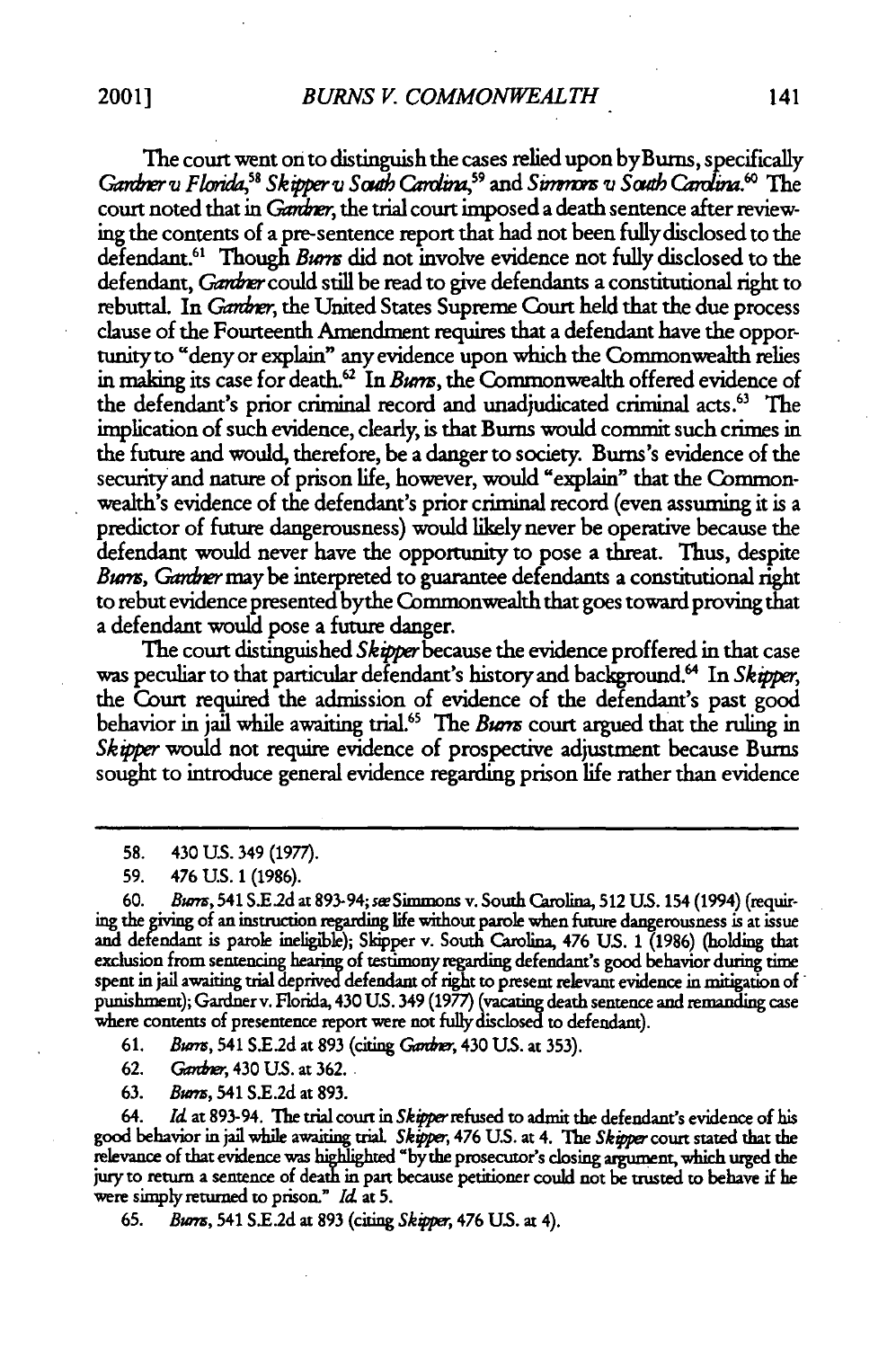specific to Burns's own behavior in prison.<sup>66</sup> However, the same rationale applies in Burns as it did in Skipper. A juror should be aware of a defendant's past good behavior inprison in order to determine **if** he will be a threat in the future. Likewise, prison life evidence is relevant to help jurors determine how a prisoner would adjust to a lifetime of incarceration and whether he is likely to pose a threat in the future.

Simmors, in the court's view, was irrelevant in Burns's case because it merely required the giving of an instruction regarding life without parole when future dangerousness is at issue and a defendant is parole ineligible.<sup>67</sup>

#### *D.* Commonwealth's Closing A regiment

#### 1. Reference to Burns as an A nimal

During dosing argument in the penalty phase of this case, the Commonwealth's Attorney referred to Burns as an "animal."<sup>68</sup> After an objection by Bums's counsel, sustained by the circuit court judge, the Commonwealth's Attorney retracted the reference.<sup>69</sup> Burns's counsel, after the Commonwealth's Attorney had completed his dosing argument, moved for a mistrial on the grounds that the reference was improper and prejudicial.<sup>70</sup> The judge denied the motion and Burns assigned error to this ruling on appeal.<sup>71</sup> The *Burns* court, noting that bythe time Bums moved for a mistrial the Commonwealth's Attorney had already corrected himself and the judge had stopped the Commonwealth's Attorney in front of the juryin order for him to do so, found no error in the circuit court's denial of the motion.72

In a situation such as this, defense counsel must move for a mistrial immediately, that is, as soon as the Commonwealth's Attorneymakes such an inappropriate remark before the jury, in order to avoid possible default.<sup>73</sup> Counsel should also alternatively and secondarily move that the remark be stricken and for a cautionary instruction.<sup>74</sup> If the court does not grant the motion for mistrial, then the issue will be preserved for appeal and if the instruction is approved, then the damage done bythe offending remark maybe at least partially mitigated.

**66.** *Id* at 894.

**67.** *Id* (citing *Sinm,* **512 US.** at 156). See *mgovllyKathryn* Roe Eldridge, Case Note, 14 CAP. **DEF.J.** 89 (2001) (analyzing Shaferv. South Carolina, 121 S. **0.** 1263 (2001)).

*70. Id*

*71. Id*

*72. Id* at 895.

**73.** S~eReid v. Baumgardner, **232 SE.2d 778,781** (Va. **1977).** "Tlhe approved procedure for counsel to follow is to object to improper argument at the **time,** giving reasons for the objection, and to move for **a** mistrial or for a cautionary instruction to the jury to disregard the improper remarks." *Id*

*74. Id*

**<sup>68.</sup>** Burm, 541 SE.2d at 894.

<sup>69.</sup> *Id*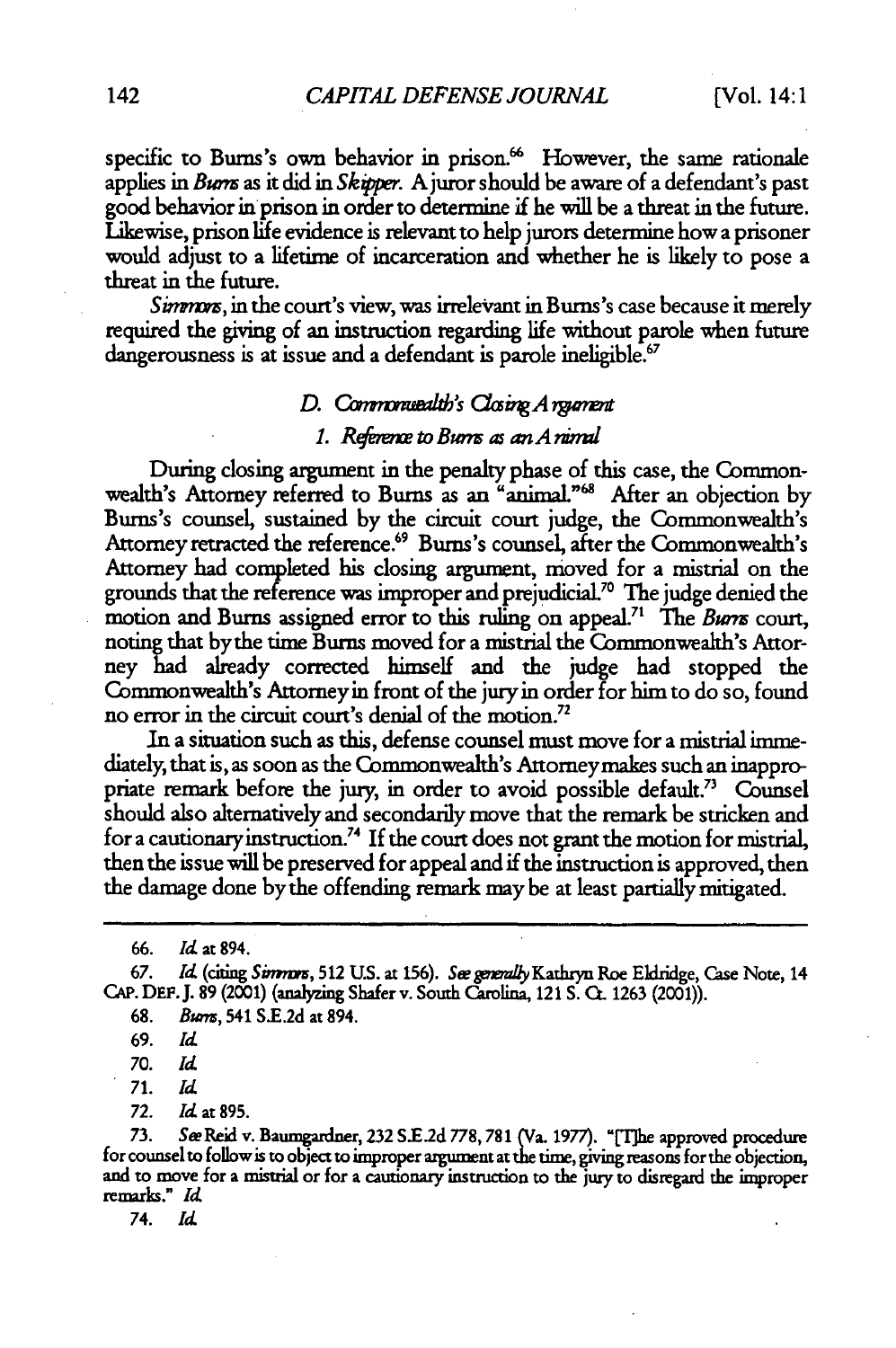## 2. Danger to Staff / Likelibood of Escape

The Commonwealth, in its dosing argument, argued that were Bums to receive life in prison, he would pose a continuing danger to the prison staff and could even escape from prison.<sup>75</sup> Burns did not object to this argument until after the jury had retired to deliberate, at which time he moved for a mistrial on the basis that the Commoriwealth's argument was exactly the kind of argument that his evidence regarding the security features of a maximum-security prison and the nature of an inmate's life sought to rebut.<sup>76</sup> The circuit court denied this motion for not being timely and the *Burn* court affirmed.<sup>77</sup>

Defense counsel should anticipate this kind of danger-to-staff/possibilityof- escape argument in the Commonwealth's final closing argument.<sup>78</sup> Therefore, if the trial court has rejected the defense's conditions-of-incarceration evidence, the defense should move in limine to bar such argument on the part of the Commonwealth. In support of this motion, the defense should point out that such arguments depend upon an understanding of institutional securitymeasures. When the defense's conditions-of-incarceration evidence was prohibited, the jury was deprived of evidence upon which to base a determination of danger to staff or likelihood of escape. Thus, the Commonwealth's arguments are unsupported by any evidence in the case and require the jury to speculate.

#### *E. Six (6 er's Exam*

Bums moved for a mental evaluation pursuant to Section 19.2-300 of the Virginia Code prior to commencement of the penalty phase of the trial, but the circuit court denied the motion.<sup>79</sup> Burns argued that the circuit court should have granted the motion because such an evaluation would be of equal value to the jury as to the judge." The *Burm* court rejected this claim, citing the language of the statute and noting that when Bums raised the motion again, after the return of the jury's sentencing verdicts, the circuit court granted it.<sup>81</sup>

The *Burns* court was correct that the clear language of Section 19.2-300 requires that the motion be made subsequent to conviction. Defense counsel

*78. See generally* **Cynthia M. Bruce, Case Note, 14 CAP. DEF. J. 185 (2001) (analyzing Schmitt v. Commonwealth, 547 S.E.2d 186 (Va. 200(1]).** 

*79. Burns,* 541 **S.E2d** at 895; *seealso* VA. **QODE ANN, S** 192-300 (Mfichie 2000) (providing, in pertinent part, that when anyperson is convicted of "anycriminal offense which indicates sexual abnormality, the trial judge  $\dots$  shall upon application of the attorney for the Commonwealth  $\dots$ or counsel for **defendant...** defer sentence until the report of a **mental** examination conducted as provided in § 19.2-301 of the defendant can be secured *to gaide the judge* in determining" how to sentence the defendant) (emphasis added).

**80.** *Bum,* 541 S.E2d at **895.**

**81.** *id*

<sup>75.</sup> *Busa,* 541 **SE2d** at 896.

*<sup>76.</sup> ld* at *n.17.*

*<sup>77.</sup> Id*